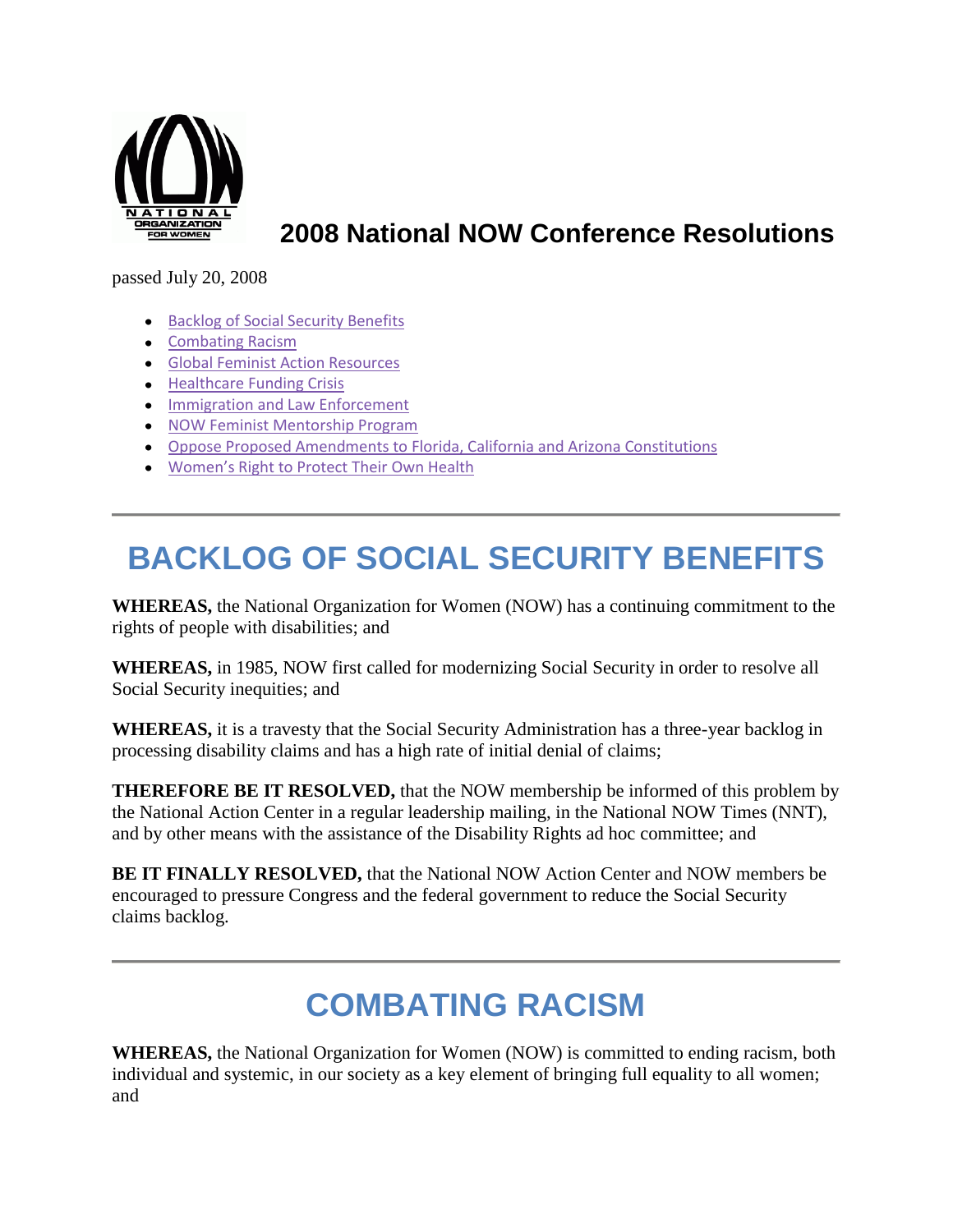**WHEREAS,** women of color continue to face the double discrimination of sexism and racism and experience great disparities in access to healthcare, education and jobs.

**WHEREAS,** issues important to women of color that may improve their quality of life are sometimes different from those of white women and may not be included as priorities in the drive for equality, resulting in their not gaining the same attention and the resources needed to address them; and

**WHEREAS,** it is important for NOW to engage with women of color in a dialogue to understand and articulate the plight of women of color in the United States in order to improve their quality of life and that of their families and to promote policies that will address the pervasive discrimination that inflicts pain and suffering; and

**WHEREAS,** having at all levels of NOW active task forces to combat racism helps to develop leadership among women of color; and

**WHEREAS,** as long as one woman remains oppressed by the evils of discrimination, racism, homophobia and xenophobia, equality will never be reached;

**THEREFORE BE IT RESOLVED,** that NOW recommit itself to eradicating racism in our society and to working toward full equality for ALL women by developing an action agenda that specifically reflects the work needed to bring equality and justice to women of color; and

**BE IT FURTHER RESOLVED,** that this action agenda be developed by a newly formed committee dedicated to combating racism, the majority of whose members are people of color who are NOW leaders, and that encourages the growth at all levels within NOW of multiracial task forces to combat racism; and

**BE IT FINALLY RESOLVED,** that this committee's work include soliciting input from women of color organizations and political leaders, both national and local, through face-to-face meetings, e-mail and other means of communication, and that the results of these conversations be the basis for committee discussions aimed at producing recommendations for an action program.

## **GLOBAL FEMINIST ACTION RESOURCES**

**WHEREAS,** the Global Feminist Issues Track at the 2008 National NOW Conference reaffirmed our membership's commitment to global feminist activism, and activists are calling for more resources to assist in global feminist work; and

**WHEREAS,** the United States has neither ratified nor acceded to the United Nations Convention on the Elimination of all Forms of Discrimination Against Women (CEDAW) and the National Organization for Women (NOW) repeatedly has pressured the United States to do so, while the NOW PAC is working to elect progressive feminist candidates to the U.S. Senate, which would increase the possibility of U.S. ratification and accession; and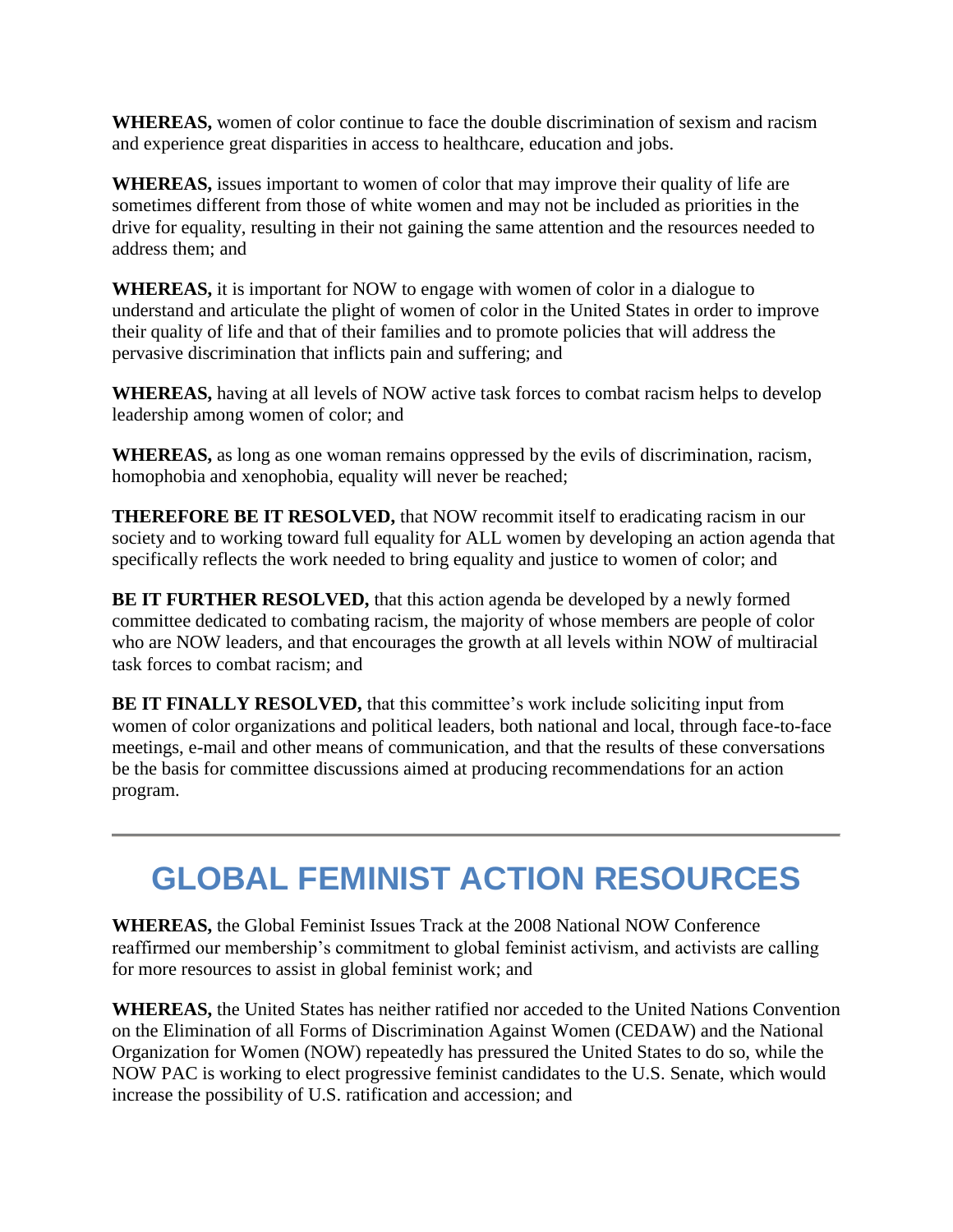**WHEREAS,** a number of U.S. communities have organized to endorse and implement CEDAW obligations and opportunities-including gender responsive budgets-on the local and state levels in parallel with a national ratification and accession strategy; and

**WHEREAS,** NOW made a thorough presentation in Geneva in June 2006 at the United Nations Human Rights Committee on the human rights of women in the United States under the International Covenant on Civil and Political Rights and other international mechanisms such as the Convention for the Elimination of all forms of Racial Discrimination (CERD), while venues for activism to advance women's rights in the U.S. and globally are available and activists want to utilize them;

**THEREFORE BE IT RESOLVED,** that the NOW Feminist Global Issues and Strategies ad hoc committee (the Committee) work with the NOW Executive Committee and staff to develop educational tools and organizing kits for its members, state leaders, and chapters about CEDAW's and CERD's provisions and opportunities for endorsement and implementation at the local and state levels; and

**BE IT FURTHER RESOLVED,** that the Committee will work with the NOW Executive Committee and staff to develop educational tools and organizing kits for its members, state leaders and chapters on utilizing international mechanisms to advance the rights of women regardless of status in the U.S. and globally; and

**BE IT FINALLY RESOLVED,** that the NOW Conference urge the Committee to explore with the NOW PAC ways to incorporate support of feminist global issues, drawing upon NOW's priorities, as part of the criteria for NOW PAC endorsement of candidates for national offices.

# **HEALTHCARE FUNDING CRISIS**

**WHEREAS,** since 1993, the National Organization for Women (NOW) has advocated that single-payer healthcare cover the full range of women's healthcare needs throughout their lives; and

**WHEREAS,** access to quality healthcare in the United States has markedly deteriorated for many decades-under Democratic and Republican administrations alike-and is inferior now to access to quality healthcare in almost all other industrialized countries; and

**WHEREAS,** the spiraling military budget has resulted in a projected 30.9% cut in social services block grants for 2009, while the U.S. military budget is larger than that of all other countries in the world combined, and the \$720,000,000 spent every day on the war in Iraq would be enough to supply one year's health insurance for 423,529 children; and

**WHEREAS,** some financially strapped states are reducing both eligibility and funding for State Children's Health Insurance Programs (SCHIP) and Medicaid, causing approximately 1.5 million people to lose coverage over the past five years;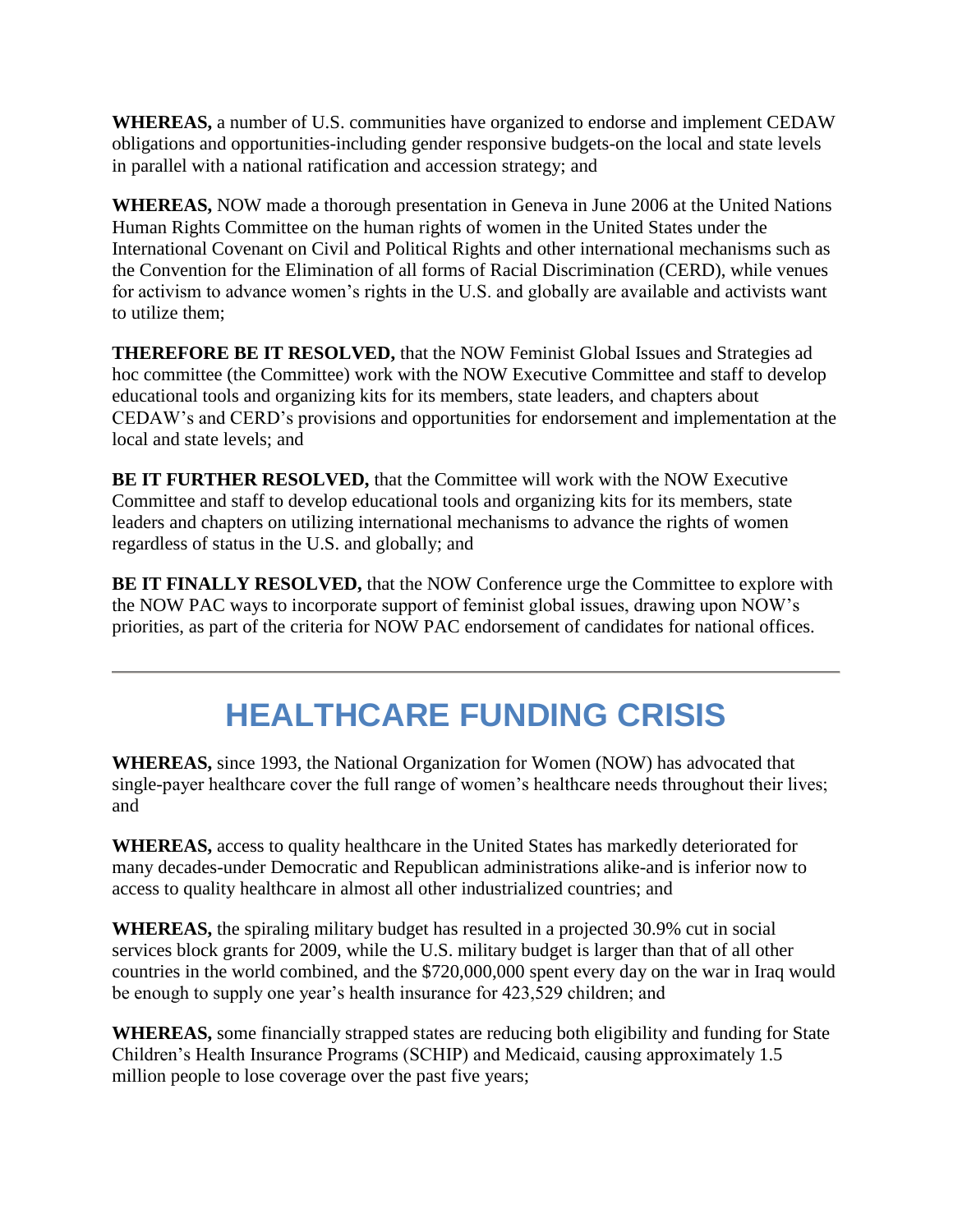**WHEREAS,** decisions about the choice and duration of medical treatments have been usurped by the insurance industry from the healthcare providers and patients who should be making those decisions; and

**WHEREAS,** tens of millions of full-time workers are uninsured, while those with insurance are saddled with increasingly high premiums, deductibles, and copayments; and

**WHEREAS,** this decline in healthcare delivery has had a disproportionate impact upon populations of color-over two-thirds of the uninsured being nonwhite, and hospital closings occurring disproportionately in urban communities-and single-parent families headed by women-37.5% of the uninsured being families with less than \$10,000 annual income-thereby resulting in a pattern that is both racist and sexist; and

**WHEREAS,** while both major political parties now acknowledge the need to address the healthcare crisis, both continue to place the burden of healthcare on those unable to afford it;

**THEREFORE BE IT RESOLVED,** that NOW make universal single-payer healthcare, including comprehensive coverage of all women's healthcare needs, a major campaign issue;

**BE IT FINALLY RESOLVED,** that NOW call for universal single-payer healthcare to be financed by a drastic cut in the Pentagon's bloated share of the national budget.

# **IMMIGRATION AND LAW ENFORCEMENT**

**WHEREAS,** raids on undocumented immigrants by Immigration and Customs Enforcement (ICE) have increased sevenfold over the past three years, resulting in the incarceration and deportation of parents of U.S.-born children; and

**WHEREAS,** migration is being feminized, with more women entering as primary wage earners and entire families attempting to cross the militarized U.S.-Mexican border under increasingly dangerous conditions, resulting in 473 deaths in the year 2005 alone; and

**WHEREAS,** "border security," the criminalization of illegal migration, and the expansion of detention centers have turned the border patrol into the largest nonmilitary, arms-bearing operation of the federal government and provided a bonanza for private corporations (such as the \$8 billion contract awarded to Boeing for its "virtual fence" in 2006); and

**WHEREAS,** women held in immigrant detention centers are subject to sexual humiliation and abuse, pregnant women have been shackled with metal waist restraints that endanger both mother and unborn child, and family detention centers do not put families together and harm the well-being of mothers and children; and

**WHEREAS,** Section 287(g) of the Immigration and Nationality Act, which empowers local, county and state police to act as agents of ICE, results in racial profiling, creates an atmosphere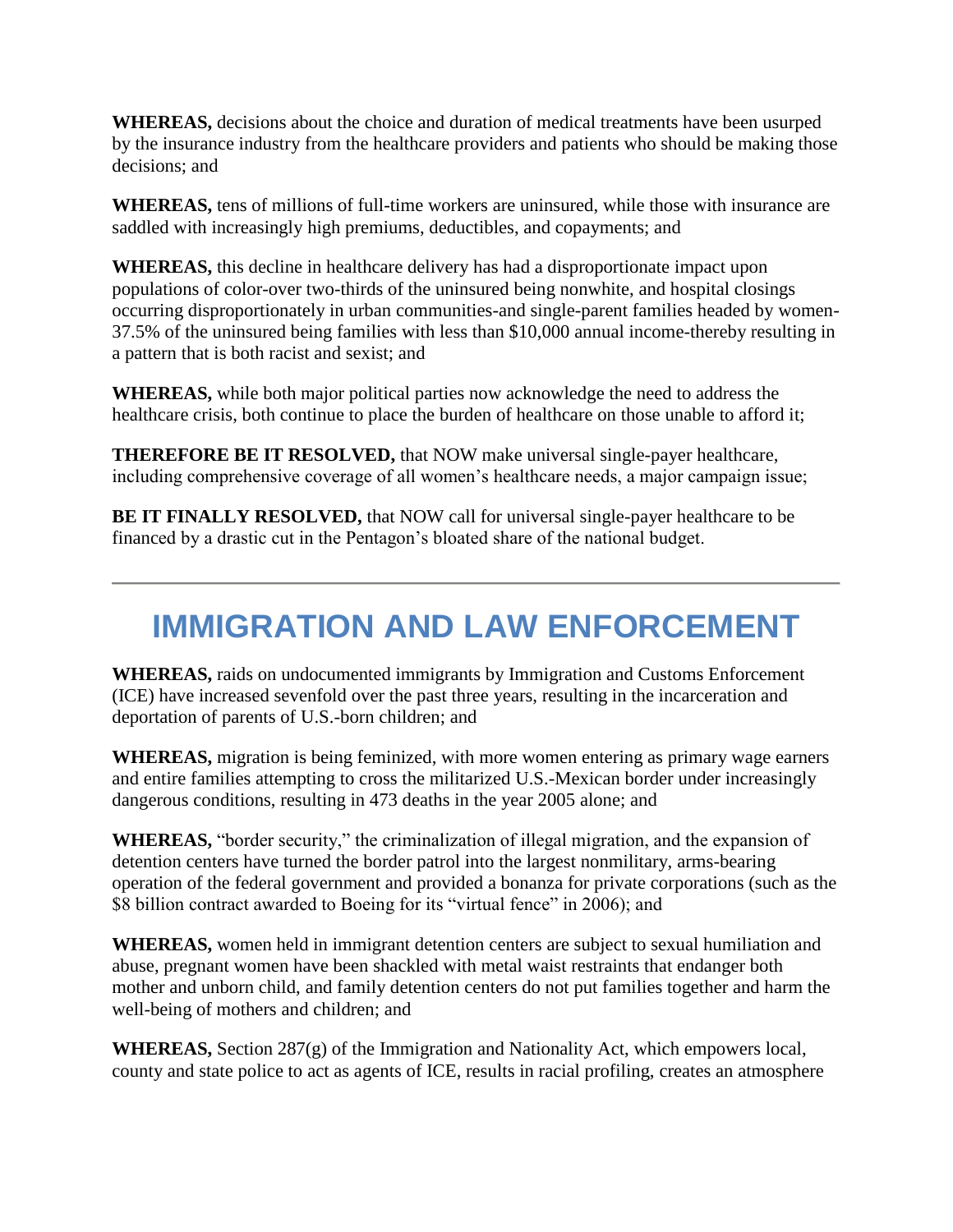of terror in immigrant and citizen communities alike, and prevents women from seeking protection in cases of domestic violence because of fear of deportation; and

**WHEREAS,** the criminalization of undocumented immigrant workers-many of whom leave their homes because of the destructive economic effects on their countries of origin of NAFTA and other U.S.-based policies-amounts to a campaign of scapegoating that falsely blames immigrants for the economic woes of U.S. citizens and residents;

**THEREFORE BE IT RESOLVED,** that the National Organization for Women (NOW) speak out boldly in opposition to the criminalization and deportation of undocumented workers, the awarding of lucrative immigration-related security contracts to private corporations, and the expenditure of taxpayers' monies in funding the growth of a police state along the Mexican border; and

**BE IT FURTHER RESOLVED,** that NOW continue to work to end the exposure of female immigrant detainees to physical harm and sexual abuse at detention centers and to oppose the use or establishment of new family detention centers; and

**BE IT FINALLY RESOLVED,** that NOW oppose all pending and future requests by local, county and state police to enter 287(g) agreements with ICE; that NOW work at the chapter, state, and national levels to eliminate section  $287(g)$  altogether from the Immigration  $\&$ Nationality Act; and advocate local and state policies limiting the power of police to inquire into the immigration status of victims and witnesses of crime.

#### **NOW FEMINIST MENTORSHIP PROGRAM**

**WHEREAS,** the National Organization for Women (NOW) is one of the greatest networking organizations for newer and experienced feminists via chapters, task forces, and other resources and tools; and

**WHEREAS,** NOW has expressed commitment to engaging and recruiting new feminists and providing them with useful resources to further develop their skills as feminist activists; and

**WHEREAS,** mentoring programs in the feminist movement will help to create a pipeline for feminists both professionally and personally as well as helping to grow and strengthen NOW chapters and activism; and

**WHEREAS,** NOW already has an excellent base of newer and experienced feminists committed to achieving the same goals for women and society; and

**WHEREAS,** the 1996 National NOW Conference resolved to support feminist mentoring programs for young feminists;

**THEREFORE BE IT RESOLVED,** that NOW create and develop a feminist mentoring program between newer and experienced members; and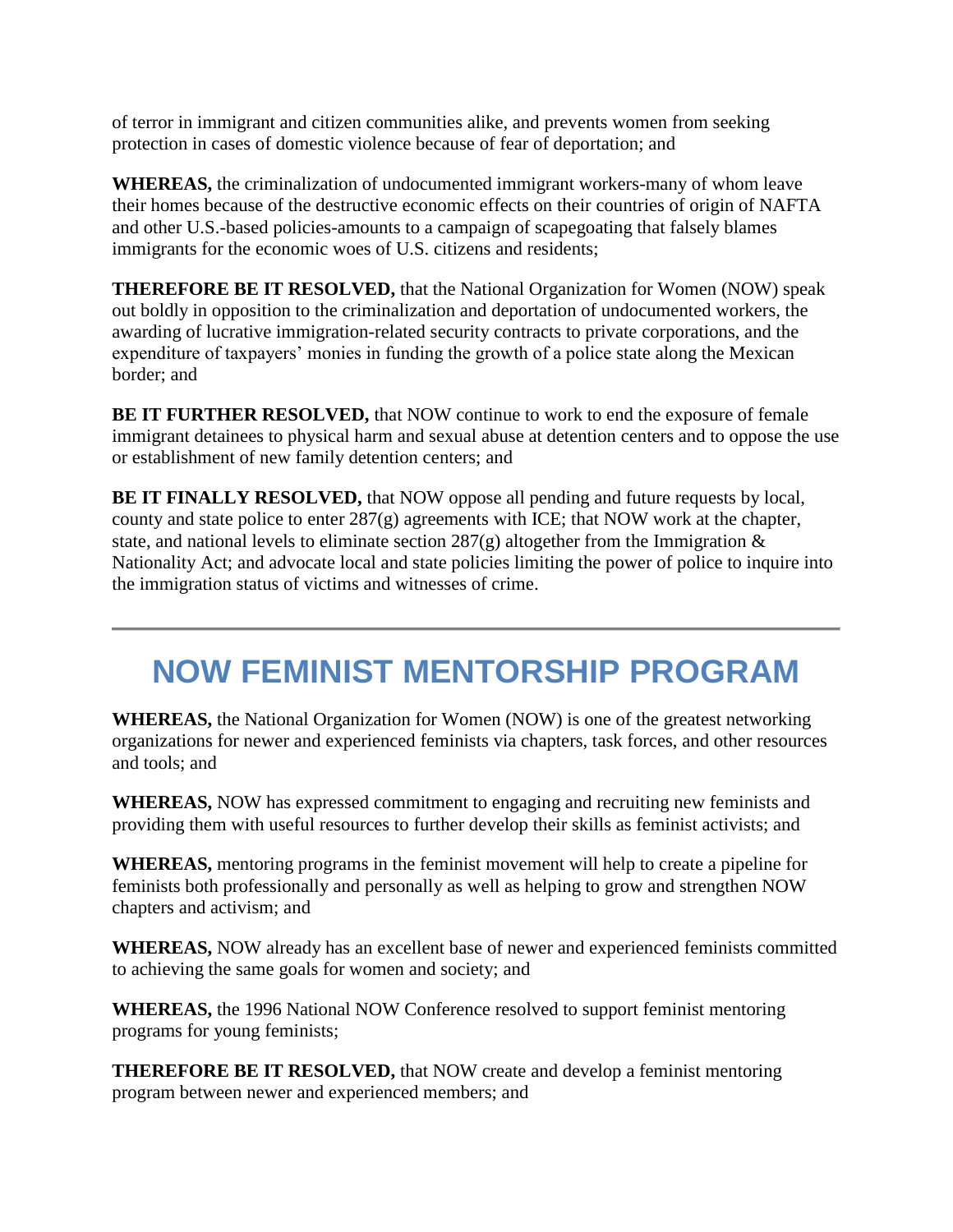**BE IT FURTHER RESOLVED,** that a prototype of the mentorship program be developed by a group of volunteers coordinating with the Young Feminist Task Force to be implemented at the state and local levels; and

**BE IT FURTHER RESOLVED, that the mentoring program be structured in a circular manner** so that both newer and experienced feminists benefit from it; and

**BE IT FINALLY RESOLVED, that the program include both online and in-person events and** connections to help foster national mentoring goals.

#### **OPPOSE PROPOSED AMENDMENTS TO FLORIDA, CALIFORNIA AND ARIZONA CONSTITUTIONS**

**WHEREAS,** there is a proposed Protection Amendment to the Florida state constitution that could cancel existing rights and limit future rights and responsibilities for all unmarried Floridians; and

**WHEREAS,** language in the amendment states that "inasmuch as marriage is the legal union of only one man and one woman as husband and wife, no other legal union that is treated as marriage or the substantial equivalent thereof shall be valid or recognized" in Florida; and

**WHEREAS,** this "treated as marriage or the substantial equivalent" language threatens to abolish existing health and other domestic partnership benefits used by thousands of Floridians; and

**WHEREAS,** the proposed amendment could adversely impact enforcement of domestic violence laws in Florida; in Ohio, as many as 80 domestic violence defendants took their claim that a similar amendment barred the state from pressing charges all the way to the state supreme court; and

**WHEREAS,** on November 4, 2008, Arizonans will be required to vote for a second time on a constitutional amendment that would bar equal marriage rights; and

**WHEREAS,** in 2006 Arizona was the first state in the nation to defeat a ballot measure to constitutionally bar equal marriage rights; and

**WHEREAS,** on November 4, 2008, Californians will vote on a proposal to repeal equal marriage rights under that state's constitution; and

**WHEREAS,** defeat of these Florida, California and Arizona ballot measures will represent a major rejection of the religious, political extremists' agenda and their fomenting of fear and prejudice to turn out their vote;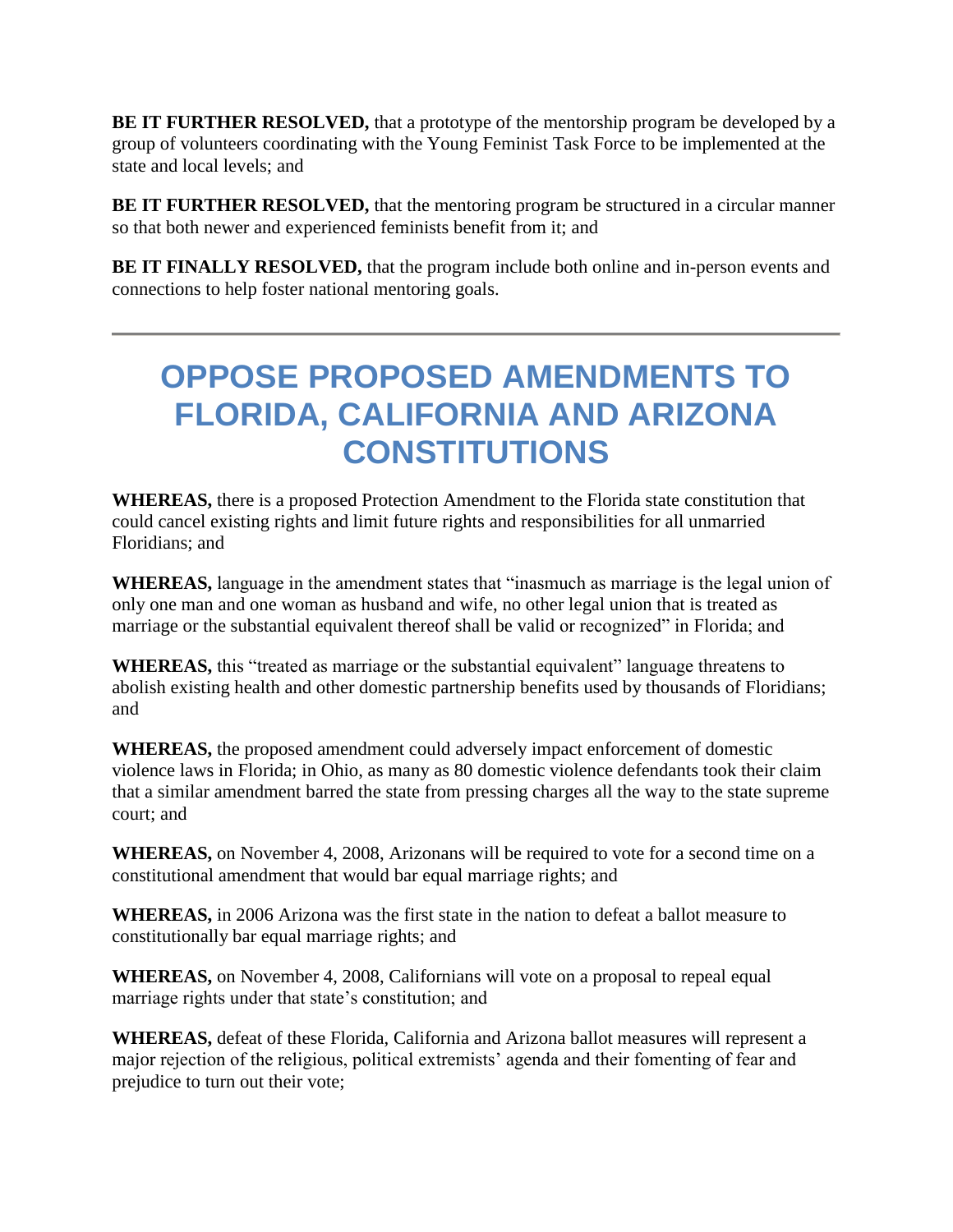**THEREFORE BE IT RESOLVED,** that the National Organization for Women (NOW) strongly oppose the passage of Amendment 2-the so-called Marriage Protection Amendment-in Florida, which will appear on the ballot on November 4, 2008; and

**BE IT FURTHER RESOLVED,** that NOW join more than 200 other organizations representing labor, civic, and religious communities as a member of Florida's SayNo2 campaign to defeat Amendment 2;

**BE IT FURTHER RESOLVED,** that NOW officially oppose passage of Arizona Proposition 102, which will appear on the ballot on November 4, 2008.

**BE IT FINALLY RESOLVED,** that NOW strongly opposes Proposition 8, the measure to repeal equal marriage rights in California that will appear on that state's ballot in November 2008.

## **WOMEN'S RIGHT TO PROTECT THEIR OWN HEALTH**

**WHEREAS,** support for abortion rights and women's reproductive justice has long been one of the National Organization for Women's (NOW) core issues; and

**WHEREAS,** NOW has organized demonstrations and marches in support of abortion rights throughout our history, the most recent national example being the 2004 March For Women's Lives; and

**WHEREAS,** the landmark *Roe v. Wade* U.S. Supreme Court decision and subsequent court rulings have upheld mental health exceptions to abortion bans; and

**WHEREAS,** the ideological balance in the Supreme Court has shifted to the right, as reflected in its recent ruling in*Gonzales v. Carhart*, where it showed a shocking disregard for a pregnant woman's right to the procedure that is most medically appropriate to protect her own health; and

**WHEREAS,** opponents of abortion rights often make dubious distinctions between physical and mental health when addressing the "health exception" in bans on late-term abortions, even to the point of suggesting that women will impulsively seek late-term abortions on the nonverifiable (thus, supposedly trumped-up) justification of depression or other emotional conditions; and

**WHEREAS,** the U.S. President, the Executive Branch, and the Legislative Branch have significant power to affect reproductive justice for women;

**THEREFORE BE IT RESOLVED,** that the NOW conference reaffirms that a woman's right to choose abortion to protect her physical or mental health is a fundamental right that cannot legitimately be abridged by any court or other governmental entity; and